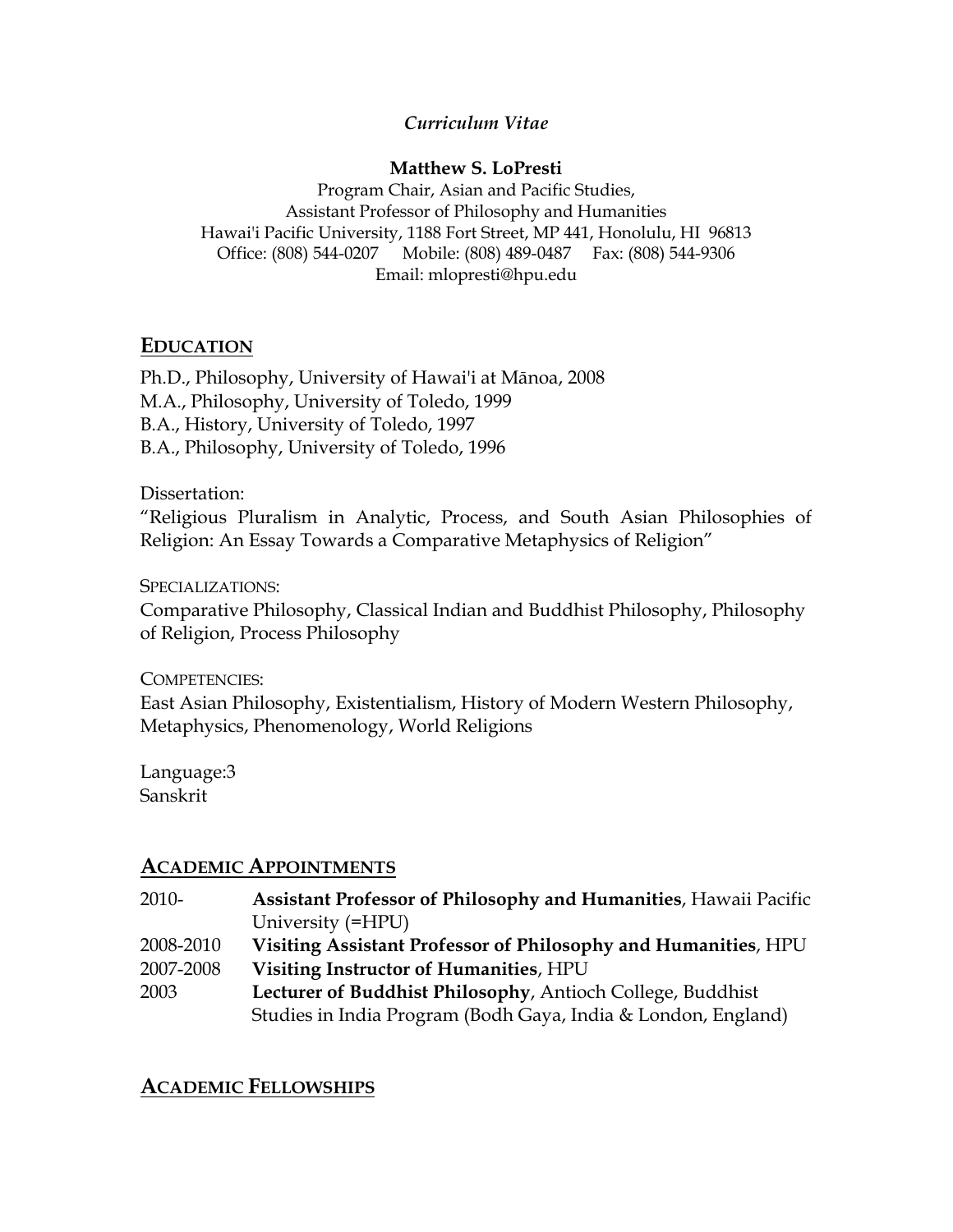| 2004-2005 | <b>Pre-Doctoral Fellow, Department of Philosophy, West Virginia</b>  |
|-----------|----------------------------------------------------------------------|
|           | University                                                           |
| 2003      | Language Fellow, Advanced Sanskrit Language Program, American        |
|           | Institute of Indian Studies: Deccan College (Pune, India)            |
| 2003      | <b>Infinity Foundation Graduate Fellowship</b> for studies in Indian |
|           | Philosophy, Infinity Foundation, Inc., 2003                          |

#### **ADJUNCT ACADEMIC EXPERIENCE**

Chaminade University of Honolulu (Spring 2006) Hawai'i Pacific University (Spring 2004-Summer 2007) Kapi'olani Community College (Summer 2006) University of Hawai'i at Mānoa (Fall 2002, Spring 2003) University of Toledo (Fall 1999)

#### **PUBLICATIONS**

- *Forthcoming* LoPresti, Matthew S. "Anonymous Hindus: Pluralist and Absolutist Renderings of the Religious Other in the *Bhagavad Gītā*." *Religious Studies: An International Journal for the Philosophy of Religion* (London: Cambridge University Press, 2014).
- *Forthcoming*  LoPresti, Matthew S. 2014. "Closer Looks in Philosophy." In *MySearchLab*. MySearchLab.com. Pearson.
	- *MySearchLab to accompany The Philosopher's Way: Thinking Critically about Profound Ideas, Fourth Edition*, by John Chaffee. Pearson, 2013
- LoPresti, Matthew S., "*Poiesis*, *Fides et Ratio* in the Absence of Relativism." In *Theopoetic Folds: Philosophizing Multifariousness*, ed. by Roland Faber and Jeremy Fakenthal (New York: Fordham University Press, Perspectives in Continental Philosophy Series, ed. by John Caputo, 2013), 81-96.
- LoPresti, Matthew S., "Profaning the Sacred: The Challenge of Religious Diversity in 'This Week in God.'" In *The Ultimate The Daily Show and Philosophy: More Moments of Zen, More Indecision Theory*, ed. by Jason Holt. The Blackwell Philosophy and Pop Culture Series, William Irwin, General Editor (Chicago: Blackwell Press, 2013), 211-230.
- LoPresti, Matthew S., "The Inappropriate Tenderness of the Divine: *Mono No Aware* and the Recovery of Loss in Whitehead's Axiology." In *Butler on Whitehead: On the Occasion*, ed. by Roland Faber, Michael Halewood, and Deena Lin (Lanham, MD: Lexington Books, 2012), 259-272.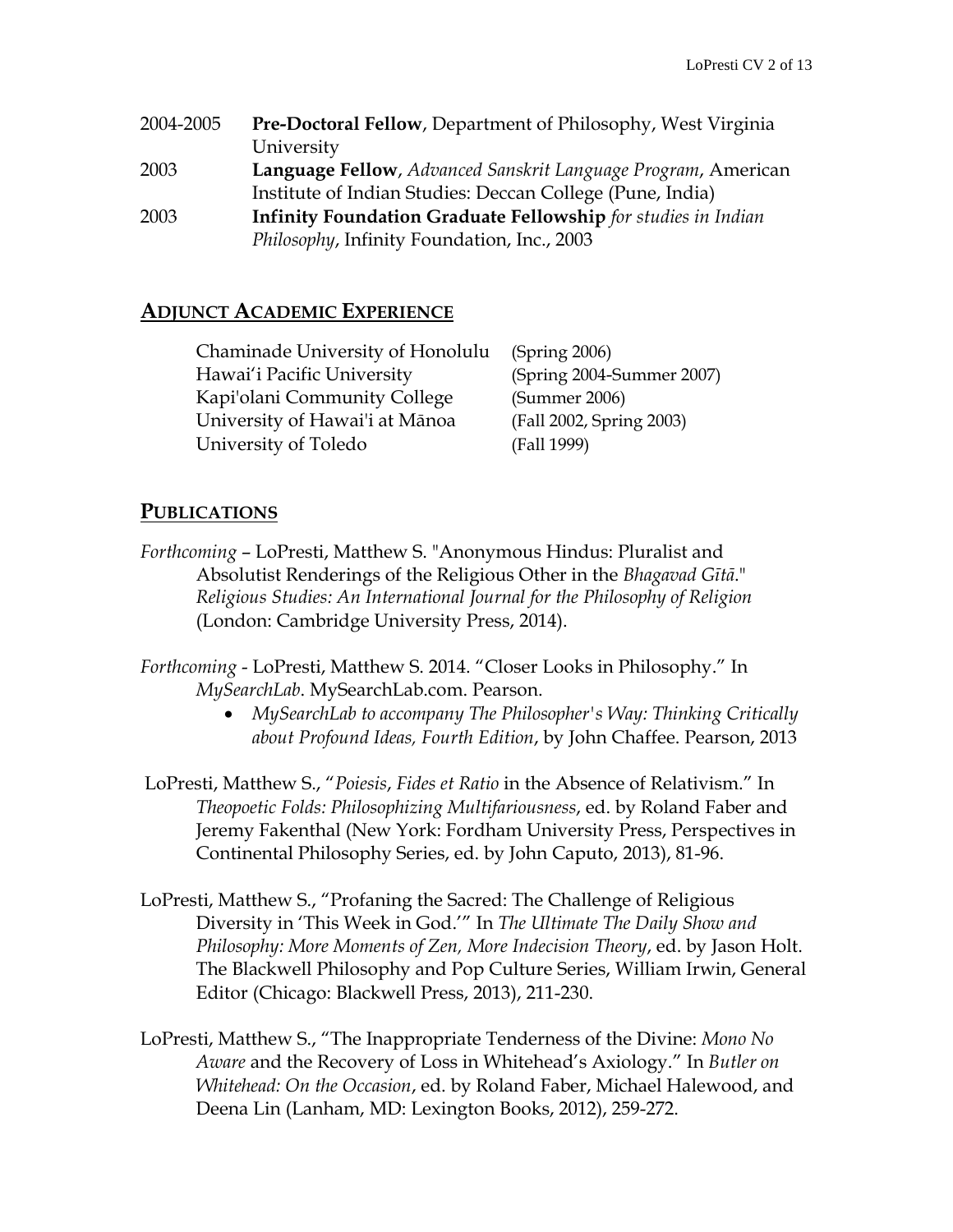- LoPresti, Matthew S., "Inter-religious Dialogue and Religious Pluralism: A Philosophical Critique of Pope Benedict XVI and the Fall of Religious Absolutism." In *Philosophical Basis of Inter-religious Dialogue: The Process Perspective*, edited by Mirosław Patalon. (Cambridge, England: Cambridge  $\frac{1}{25}$ Scholars Publishing, 2009): 66-94.
- LoPresti, Matthew S., "The Challenge of Religious Diversity in 'This Week in God.'" In *The Daily Show and Philosophy*, edited by Jason Holt. The Blackwell Philosophy and Pop Culture Series, William Irwin, General Editor (Chicago: Blackwell Press, 2007): 161-174.
- LoPresti, Matthew S., "*Sanātana Dharma* as a Whiteheadian Religious Pluralism?" *Process Studies* 36.1 (Spring/Summer 2007): 108-120. Corrigenda in *Process Studies* 36.2.
- LoPresti, Matthew S., "Existential Freedom (A One Act Play)," *Φ Philosophical Writings* 11 (Summer 1999): 105-110. (Co-authored with J. S. Macdonald, and R. R. Stonecipher.)

#### **BOOK REVIEWS:**

- *Forthcoming* LoPresti, Matthew S., *Education for Fullness: A Study of the Educational Thought and Experiment of Rabindranath Tagore*, by H. B. Mukherjee (New Delhi: Routledge, 2013). Review in *Journal of South Asian History and Culture* (June, 2014).
- LoPresti, Matthew S., *Toward a True Kinship of Faiths: How the World's Religions Can Come Together*, by His Holiness the Dalai Lama (New York: Doubleday Religion, 2010). Review in *Janua Sophia* 12 (Fall 2010).
- LoPresti, Matthew S., *The Philosophy of Rabindranath Tagore*, by Kalyan Sen Gupta, Ashgate World Philosophies Series (London: Ashgate, 2005). Review in *Philosophy East and West: A Quarterly of Comparative Philosophy 58 (1)* (January 2008): 147-152.

#### **EDITORIAL PUBLICATION:**

LoPresti, Matthew S., "Progressive Catholics are Not Hypocrites." Editorial. *Honolulu Civil Beat* [Honolulu, HI] 24 Feb. 2012.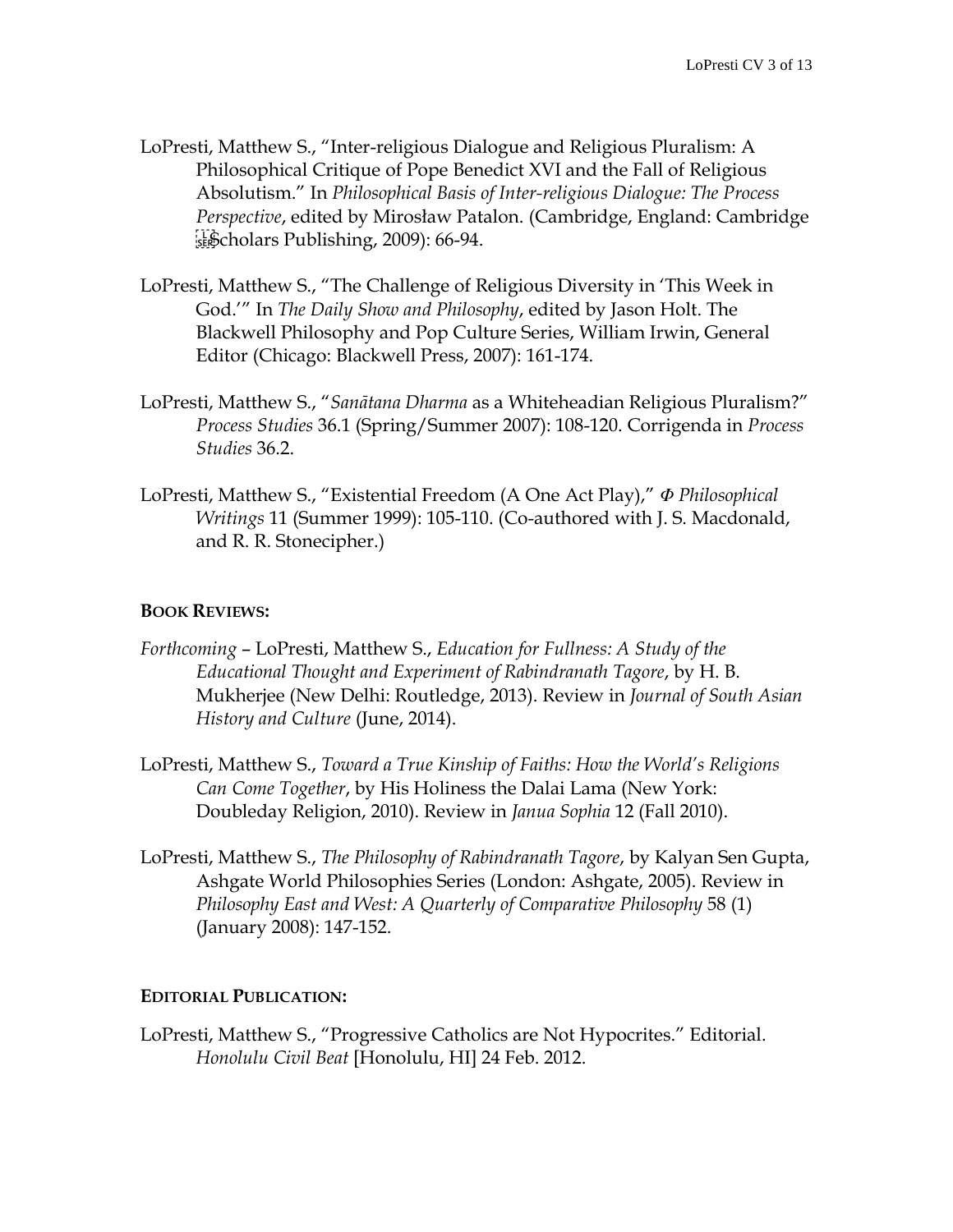# **CONFERENCE & COLLOQUIA PAPERS**

- "Overcoming Pluralistic Stereotypes of Indian Philosophy." *Society for Asian and Comparative Philosophy, session 1* at the American Philosophical Association Pacific Division conference, 2014, San Diego, CA, April 17, 2014.
- "Building a Philosophy of Global Citizenship: An Open Shared Inquiry." *Global Issues Lecture Series.* HPU Honolulu, HI. November 14, 2012.
- "Two World Views: Using a Fictional Classroom Debate between Osama bin Laden and Mohandas Gandhi to Explore Ethics, Moral Choices and World Revolution in Our Time" with Dr. Marc Gilbert, NEH Endowed Chair for World History. *Faculty Scholarship Day*, Hawaii Pacific University. Kaneohe, HI. August 30, 2012.
- "The Idea of a Unified 'Hinduism' in Indian Intellectual History." *From APEC to Polynesia: Regionalism in World History.* The First Annual Conference of the World History Association of Hawaii. Honolulu, HI. October 15, 2011.
- "Theopoetics of Pluralism as the Logical Consequence of Faith." *Theopoetics and The Divine Manifold: Towards Process Theologies of Multiplicity.* Claremont School of Theology and Center for Process Studies. Claremont, CA. April 22-24, 2010.
- "Translating Kŗşņa: Meta-theological Implications of *Bhagavad-Gītā* IX.23." *Center for South Asian Studies Colloquia Series*. University of Hawai'i at Mānoa, Honolulu, Hawai'i, October 29, 2009.
- "Comparative Metaphysics as Framework for a Genuine and Viable Religious Pluralism." *7th International Whitehead Conference*, panel session on Whitehead, Religious Pluralism, and the South Asian Tradition. (I organized the panel; participants included: Christopher K. Chapple, John B. Cobb, Jr., and Robert C. Neville.) Christ University and Dharmaram Vidya Kshetram, Bangalore, Karnataka, India, January 2009.
- "A Philosophical Critique of Pope Benedict XVI on Religious Pluralism: Finding a Basis for Inter-Religious Dialogue in Whitehead." *The Philosophical Basis of Inter-Religious Dialogue*. The Pontifical Academy of Theology in Cracow, Institute of Philosophy at University of Silesia, Franciscan Seminary OFM in Katowice, and the Whitehead Metaphysical Society. Franciscan Seminary OFM, Katowice, Poland, May 2008.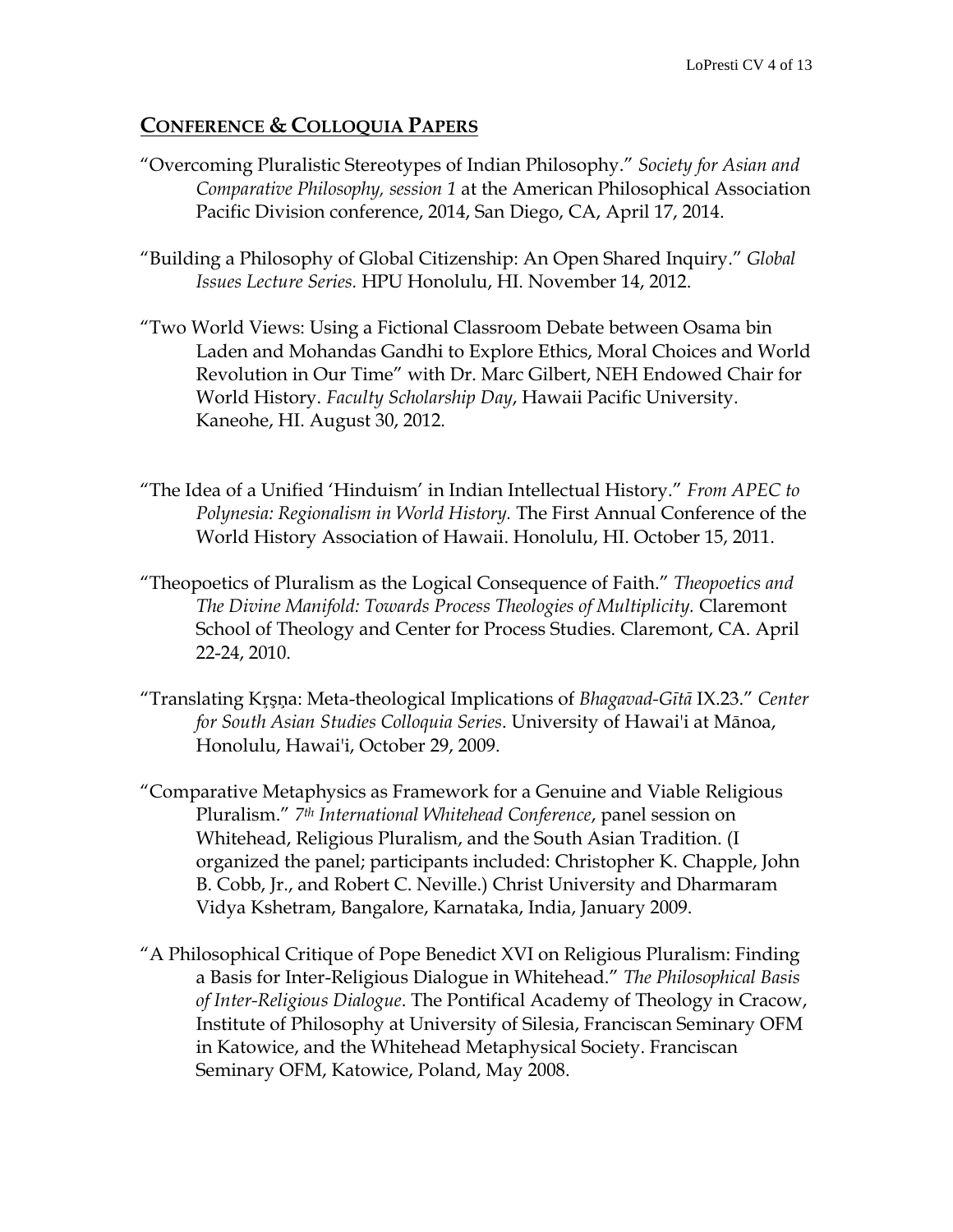- "Religious Ultimates and the Prejudice of Mutual Exclusivity: A Pluralistic Problematique." *Department of Philosophy Colloquium*, Kutztown University of Pennsylvania, Kutztown, Pennsylvania, April 2008.
- "Thoughts on Comparative Philosophy" (with Jeremy Henkle). *2008 Uehiro Cross-Currents Philosophy Conference*. University of Hawai'i at Mānoa, Honolulu, Hawai'i, March 2008.
- "Re-Examining 'Pluralism' and 'Pluralistic' Theologies in Anglo-American Philosophy of Religion: Griffin, Hick, Runzo, and Cobb." *American Academy of Religion Western Regional Meeting*. Graduate Theological Union, Berkeley, California, March 2007.
- "Papal Blinders: Making Sense of Pope Benedict XVIth's View of Religious Pluralism and its Implications for Inter-Religious Dialogue." *6th International Whitehead Conference*, panel session on Inter-Religious Dialogue. Universität Salzburg, Salzburg, Austria, July 2006.
- "*Sanātana Dharma* as a Whiteheadian Religious Pluralism?" *6th International Whitehead Conference*, panel session on Buddhism, Hinduism, and Jainism. Universität Salzburg: Salzburg, Austria, July 2006.
- "The Problem with Whitehead's Problem of Evil." *Department of Philosophy and Humanities Colloquium*, West Virginia University, Morgantown, West Virginia, February 2005.
- "Witness Consciousness in Advaita Vedānta and Western Phenomenological Notions of Transcendental Subjectivity." Group Program: *Society for Indian Philosophy and Religion*, panel session on Consciousness and Selfconsciousness. American Philosophical Association, Eastern Division Conference, Boston, Massachusetts, December 2004.
- "Critiquing 'God/ess' in Feminist Theology." *Department of Philosophy and Humanities Colloquium*, West Virginia University, Morgantown, West Virginia, December 2004.
- "Buddhism Without Rebirth?" *Fifteenth Annual Graduate Student Conference*. School of Hawaiian, Asian, and Pacific Studies, University of Hawai'i at Mānoa, Honolulu, Hawai'i, March 2004.
- "Pragmatics of Praxis: Yoga and Christianity in Pascal's Wager." *Cross Currents: New Intersections in Comparative Philosophy*. University of Hawai'i at Mānoa, Honolulu, Hawai'i, March 2003.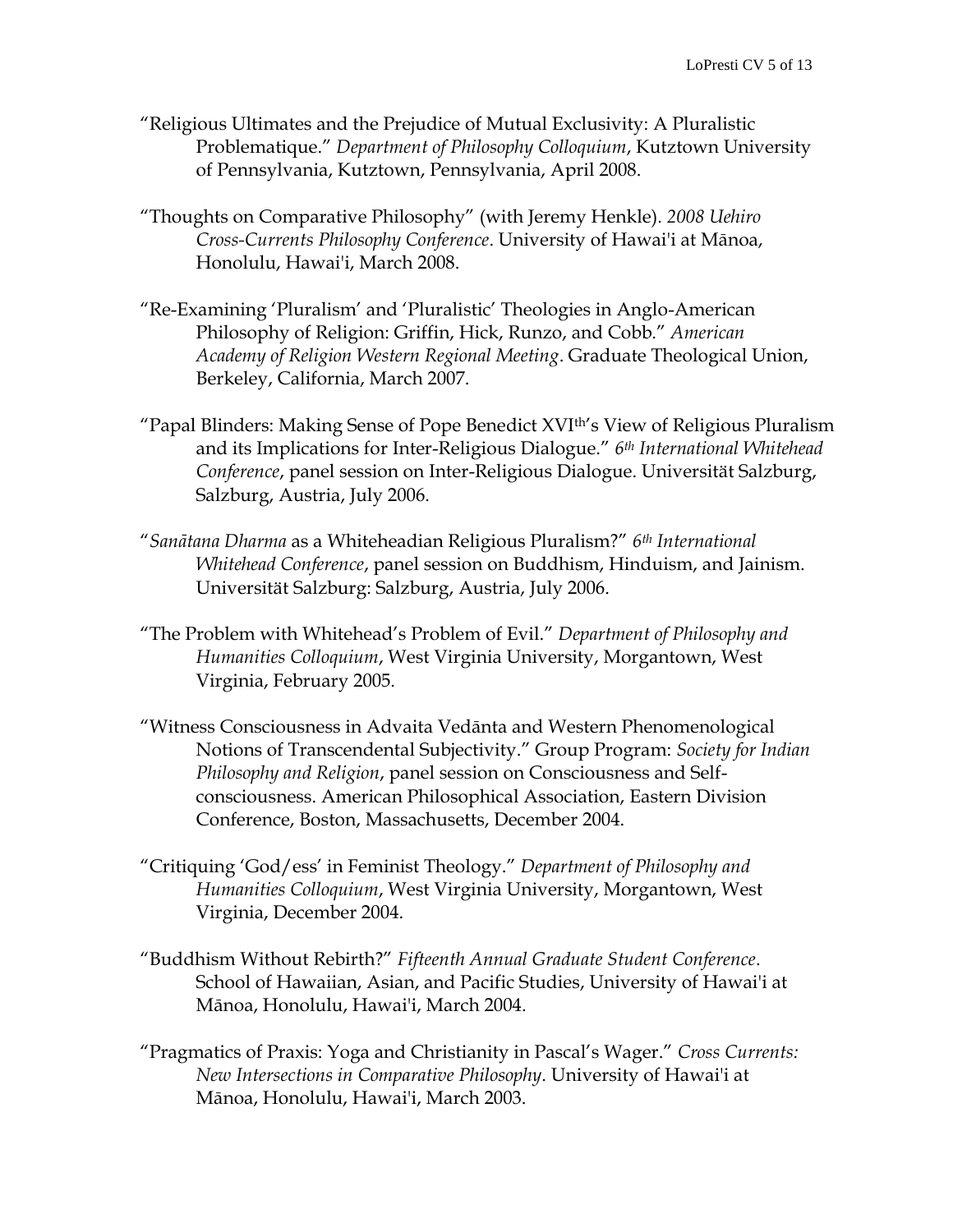"Establishing Stance: Thickening the Encounter with Place." *Ninth Annual May 4th Philosophy Graduate Student Conference.* Kent State University, Kent, Ohio, March 2002.

### **GRANTS & AWARDS**

- **Trustees Scholarly Endeavor Program**, *grant for course release to work on scholarship*, Hawai'i Pacific University, Spring 2012.
- **NEH Faculty Development Grant** *for scholarship at the American Philosophical Association, Eastern and Western Divisional Meetings*. Hawai'i Pacific University, December 2009 – March 2010.
- **Trustees Scholarly Endeavor Program**, *grant for course release to work on book proposals*, Hawai'i Pacific University, September 2009.
- **NEH Faculty Development Grant** *for scholarship in Bangalore, India*, Hawai'i Pacific University, January 2009.
- **Ruth Kleinfeld-Lenney Award** *for scholarship in Poland*, University of Hawai'i at Mānoa, May 2008.
- **Uehiro Award for Innovation in Philosophy** (with Jeremy Henkle) *for work in Comparative Philosophy*, University of Hawai'i at Mānoa, March 2008.
- **Distinguished Teaching Award, Hawai'i Pacific University, 2007** (Golden Apple Award for Distinguished Teaching by an Adjunct Faculty Member), April 2007.
- **Hawai'i Pacific University's Technology Grant** *for making university-wide improvements in online education*, Hawai'i Pacific University, 2007.
- **Watumull Foundation Grant for Study in India**, University of Hawai'i at Mānoa, 2003
- **Teaching Assistantship**, University of Toledo, Department of Philosophy, 1998- 1999, 2000-2002.

#### **SERVICE TO THE ACADEMIC PROFESSION** (SELECTED)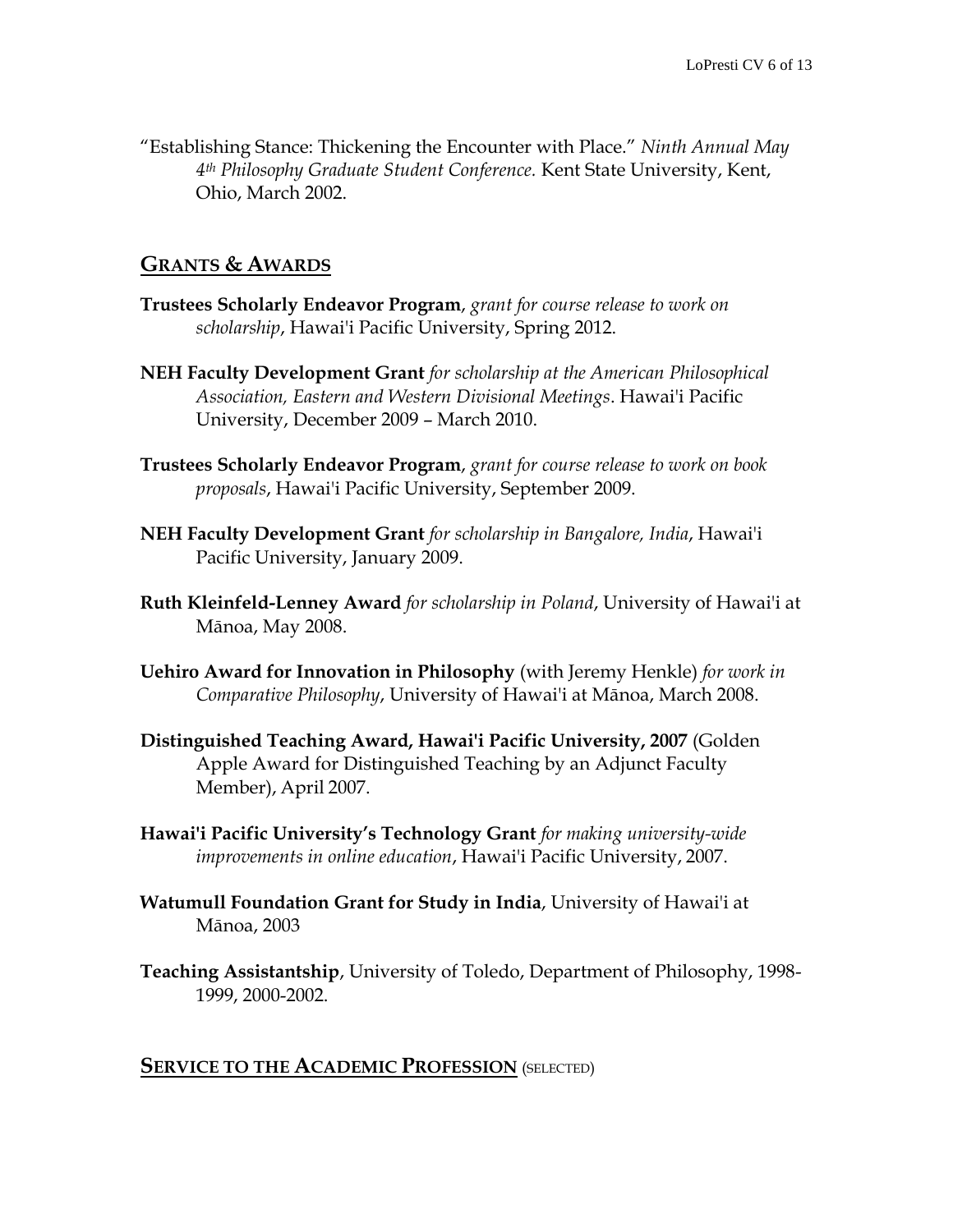# **Review Board,** *Journal of South Asian Studies: An Open Access International.*

February 15, 2013 - February 14, 2015. I am to review 3-4 articles per year. Journal Portfolio: *Journal of South Asian Studies* is an open access peer-reviewed international academic covering the study area of modern South Asia pertaining to its politics, history, literature, arts, cultural and social studies, economy and security matters, and international affairs with linkage of immediate Asian regions. Articles on theoretical, comparative studies and case studies, empirical analyses, commentaries and reviews concerning the growing strategic significance of modern South Asian region and its relevance with other Asian regions (Central Asia, Southeast Asia, West Asia, and Middle East) are accepted for publication. Publisher: eSci Journals Publishing (Intl.) Journal Website: http://escijounrals.net/JSAS

Publisher Website: www.eSciJournals.net

**Chair,** *Society for Asian and Comparative Philosophy Session 1* at the American Philosophical Association Pacific Division conference, 2014, San Diego, CA, April 16 to 20, 2014.

**Article Referee,** *College Literature: A Journal of Critical Literary Studies*. West Chester University, New York, USA. 2014-present.

**Article Referee,** *Partial Answers: Journal of Literature and the History of Ideas*. Johns Hopkins University Press, Johns Hopkins University, Maryland, USA. 2013-present.

**Article Referee,** *Toronto Journal of Theology*. Toronto School of Theology, University of Toronto Press, Ontario, CANADA. Fall 2011-present.

### **Co-Founder and Conference Co-Chair,** *Hawaii Undergraduate Philosophy Conference***.**

• The *HUPC* is an annual collaboration between the Philosophy faculty of three of the largest universities in the State of Hawaii to provide our undergraduate students with the vital experience and opportunity to showcase their strengths in the sort of conferences that their peers have readily available to them on the mainland.

| 4th Annual HUPC, UH-Mānoa,      | 2014 |
|---------------------------------|------|
| 3rd Annual HUPC, UH-West O'ahu, | 2013 |
| 2nd Annual HUPC, HPU,           | 2012 |
| 1st Annual HUPC, UH-Mānoa,      | 2011 |

### **Article Referee,** *Comparative Philosophy: An International Journal of Constructive Engagement of Distinct Approaches toward World Philosophy*. Center for Comparative Philosophy and the University Library at San Jose State University, California, USA. Fall 2010-present.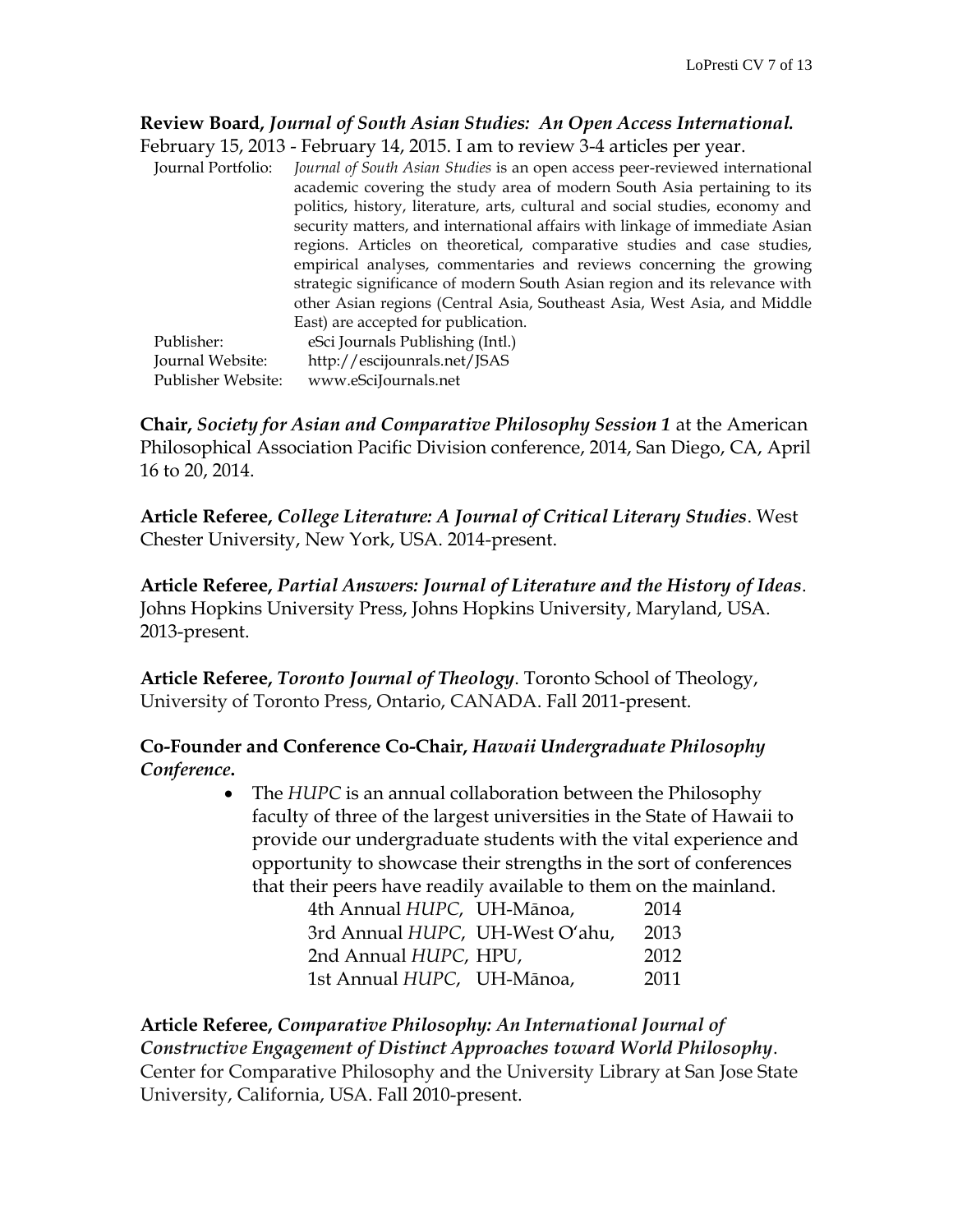**Article Referee,** *Janua Sophia: Undergraduate Journal of Philosophy*. Edinboro University of Pennsylvania, USA. Spring 2010-2012.

**Chair, Society for Asian and Comparative Philosophy Panel.** *Subjectivity in Indian Philosophy.* APA, Eastern Divisional Meeting, New York, NY, December 2009.

#### **Panel Organizer and Chair, 7th International Whitehead Conference.**

Dharmaram Vidya Kshetram and Christ College, Bangalore, India, January 2009.

 Organized a panel of the world's leading scholars of Whitehead, Religious Pluralism, and South Asian Philosophy to share novel scholarship in Comparative Philosophy at the 7th IWC in Bangalore, India.

# **UNIVERSITY SERVICE AT HPU**

**Chair, Asian and Pacific Studies program**. Fall 2013-Present **Chair, Asian Studies program**. Spring 2011-2013

- Oversaw a two-year long major curricular overhaul of the entire Asian Studies program from the Department of International Studies to the Department of Arts and Humanities. As chair part of my task was to guide a transparent, collaborative redevelopment of the inter-disciplinary and inter-departmental major to be more inclusive of the humanities and to integrate Pacific Studies with Asian Studies. As of Fall 2013, both are fundamental to the new major and students may specialize in East Asian, South and Southeast Asian, or Pacific Studies.
- Advise all undergraduate majors in Asian and Pacific Studies. I encourage each of them to meet with me to discuss the progress they are making in their degree programs and to ensure that their current course of study is satisfying their personal learning objectives.
- Conducted a Program Sustainability Analysis of this major for its constant improvement, growth, and flexibility to meet the needs of students with current and potential university resources.
- Conduct yearly Program Review reports, form course map and multiple four-year course plans.
- Work closely with Academic Advising to develop a variety of four-year course plans to encourage double major and minor options to significantly grow the program.
- Enrollment Management: attend HPU's Preview Day once a year to discuss the program with prospective students and their parents and meet with national and international student recruitment staff to update them about program development.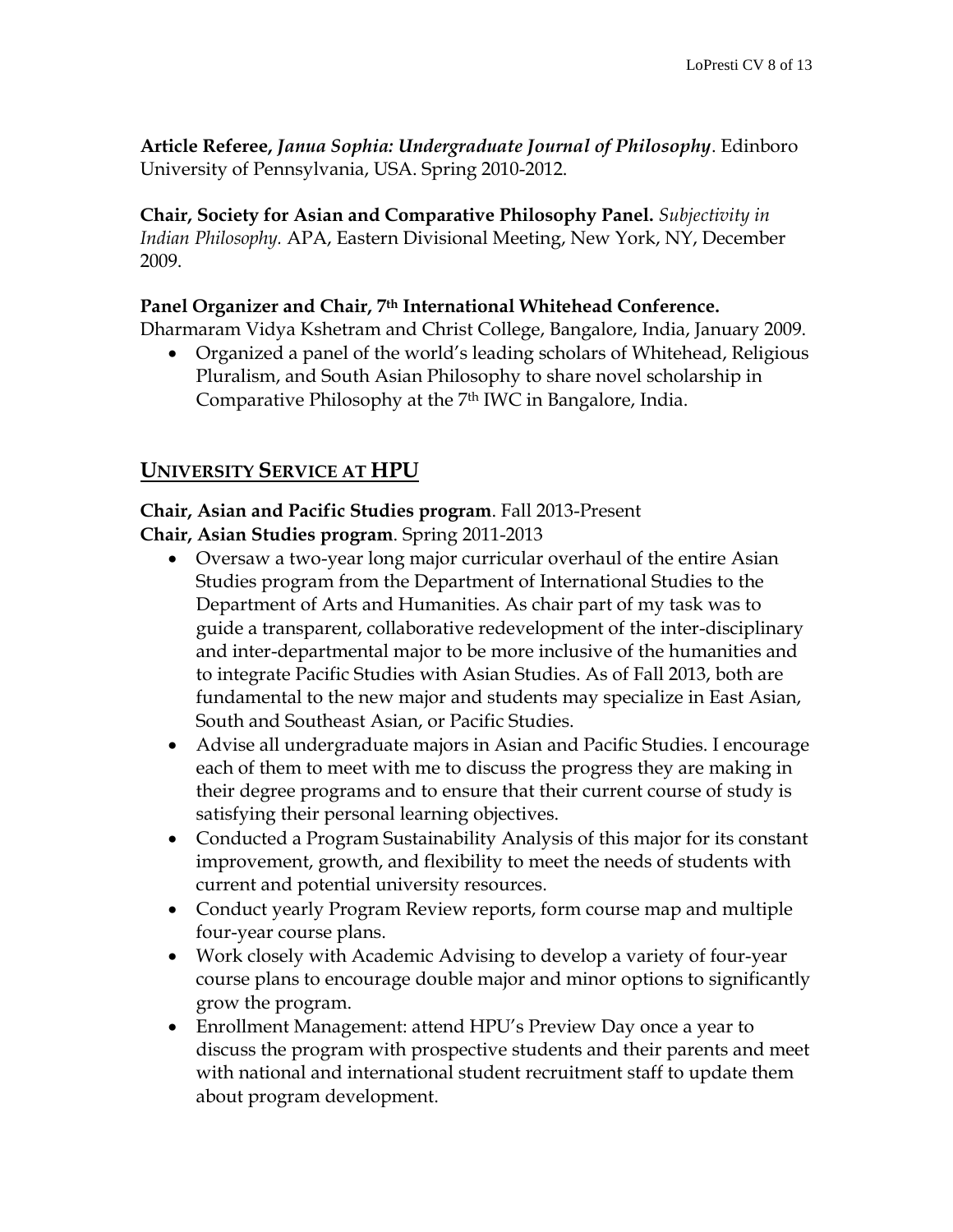- In 2014, I formed an Asian and Pacific Studies Advisory Board comprised of a representative faculty member from each of the various academic departments that serve this program (Arts and Humanities, English, History, Modern Languages, and Social Sciences). The board serves to advise and collaborate across disciplines and departments to conduct strategic planning, program review, and course offerings and development.
- Initiated an Asian and Pacific Studies Lecture Series in 2012 where experts from outside the university come to campus to share research and scholarship that enriches the intellectual life of the program for the students, faculty, and university.
- Work to expand study abroad opportunities for majors.
- Formulate new courses to serve this major.
- Schedule courses

#### **Faculty Co-Advisor, Secular Student Alliance Club**. Fall 2013-Present

- Mentor a humanist, free thought, agnostic student group committed to examining the Church and State separation in government policy and society. The group holds regular discussion meetings where we read and ruminate on readings agreed upon in advance.
- Students have also conducted humanitarian fundraising for the victims of Super Typhoon Haiyan in the Philippines in Fall 2013.

#### **Focus Group Member, Strategic Plan for Athletics**. Fall 2012

- Examined strengths, weakness, and opportunities for intercollegiate and intermural athletics in ways that best serve the university's mission, builds a campus community, and has buy in from faculty and provides shared resources for academics.
- Advocated for more intramural events to build a greater sense of community for what is largely a commuter campus experience for most of our students and for our faculty as well.

#### **Chair, Learning Assessment Committee.** 2011–2012 (member 2010–2011)

 My chief accomplishment as chair of this university-wide committee was to advocate for more robust "critical thinking" learning outcomes across the curriculum, with particular emphasis on capstone courses. The bulk of this work came from my serving as lead advocate for a proposal that altered the curriculum in every undergraduate program offered by the university to ensure that each program require a capstone experience for students in their final year. Capstone experiences are meant to provide students with the opportunity to draw from their educational experience and produce tangible work that prepares them for post-graduate success in whatever endeavor they wish to pursue. As chair, I shepherded the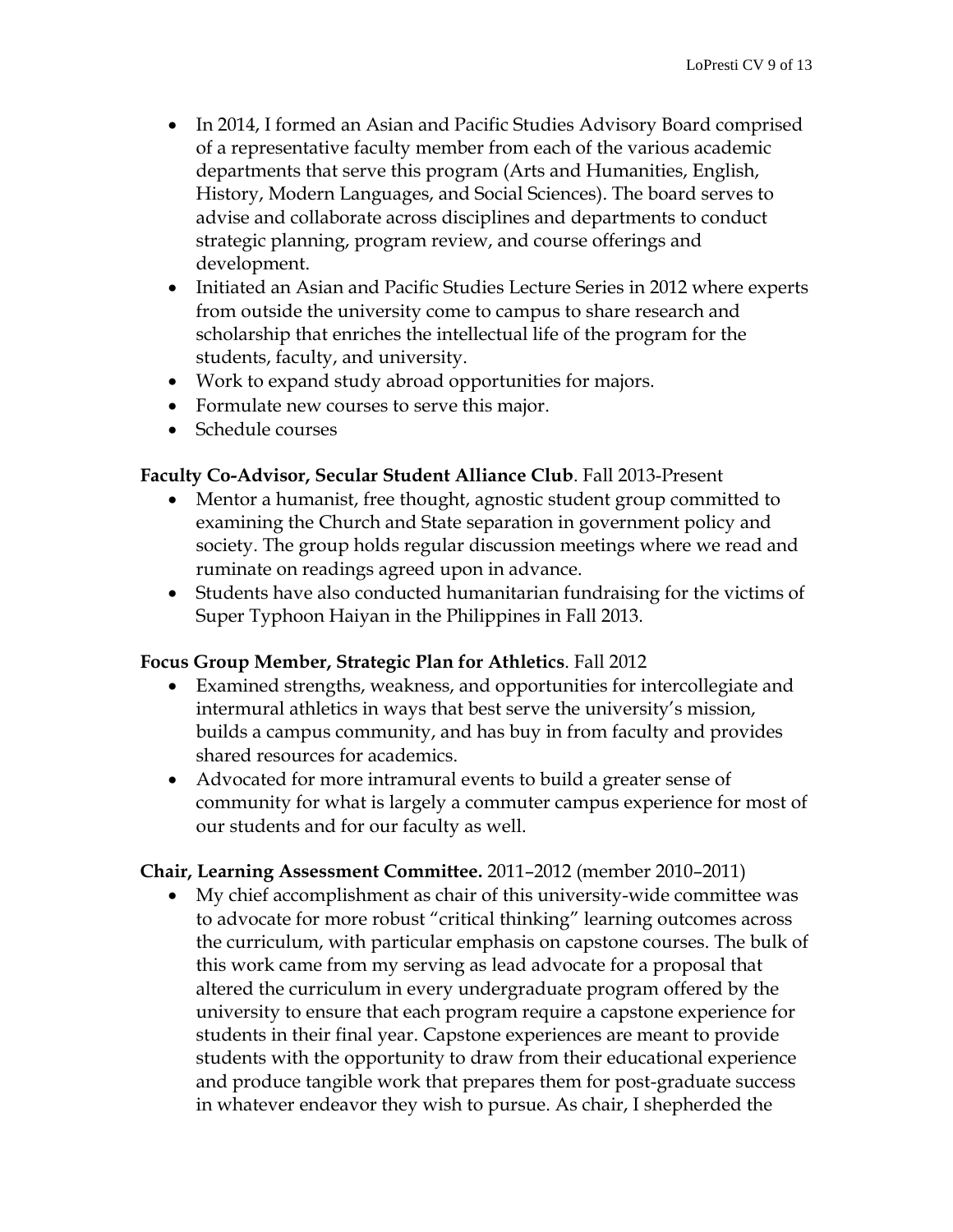capstone proposal through numerous faculty committees, the Faculty Council, and eventually the entire Faculty Assembly where it was debated and passed as a permanent improvement of added value to all undergraduate degrees earned at Hawaii Pacific University.

- Oversaw the formation of a proposal for a bi-yearly Capstone Symposium on multiple campuses. The Capstone Symposium was implemented by the committee in Spring 2013.
- Re-worked student course evaluations university-wide (in part to account for online and hybrid learning and to increase student responses for both).
- I also conducted extra service for the university stemming from my work on the Learning Assessment Committee as a member in 2010-11. The focus was on critical thinking at the upper division level across the curricula. My task was to evaluate every capstone course offered in every major to determine the sort of critical thinking taking place, what aspects distinguish capstone courses in various degree programs in addition to several other metrics. This culminated in a Fall 2011 presentation of my independent institutional research to the university. Moreover, this research, lead to my passionate advocacy to implement the capstone experience curricular changes noted above.

### **Member, Faculty Council.** 2011–2012

- As chair of a university-wide committee at this time, the Learning Assessment Committee, I also had the duty and privilege to serve as voting member of the university's Faculty Council.
- Faculty Council is the governing and advisory body of the university's Faculty Assembly.

### **Faculty Advisor for programs in Asian and Pacific Studies program and Humanities program**. Fall 2009-Present

- Responsible for advising all undergraduate majors in both programs. I encourage each student to meet with me to discuss the progress they are making in their degree programs and to ensure that their current course of study is satisfying their personal learning objectives.
- This includes advising students with Humanities degree concentrations in Philosophy, Religious Studies, Art History, and Classical Studies as well as students who have majored in past majors including East-West Classical Studies.

**Viewpoints Film Series,** committee member and post-film discussion facilitator. Fall 2007-present.

• Select and moderate films to create a campus dialogue on contemporary local, national, and global issues. We put on approximately twenty films every academic year.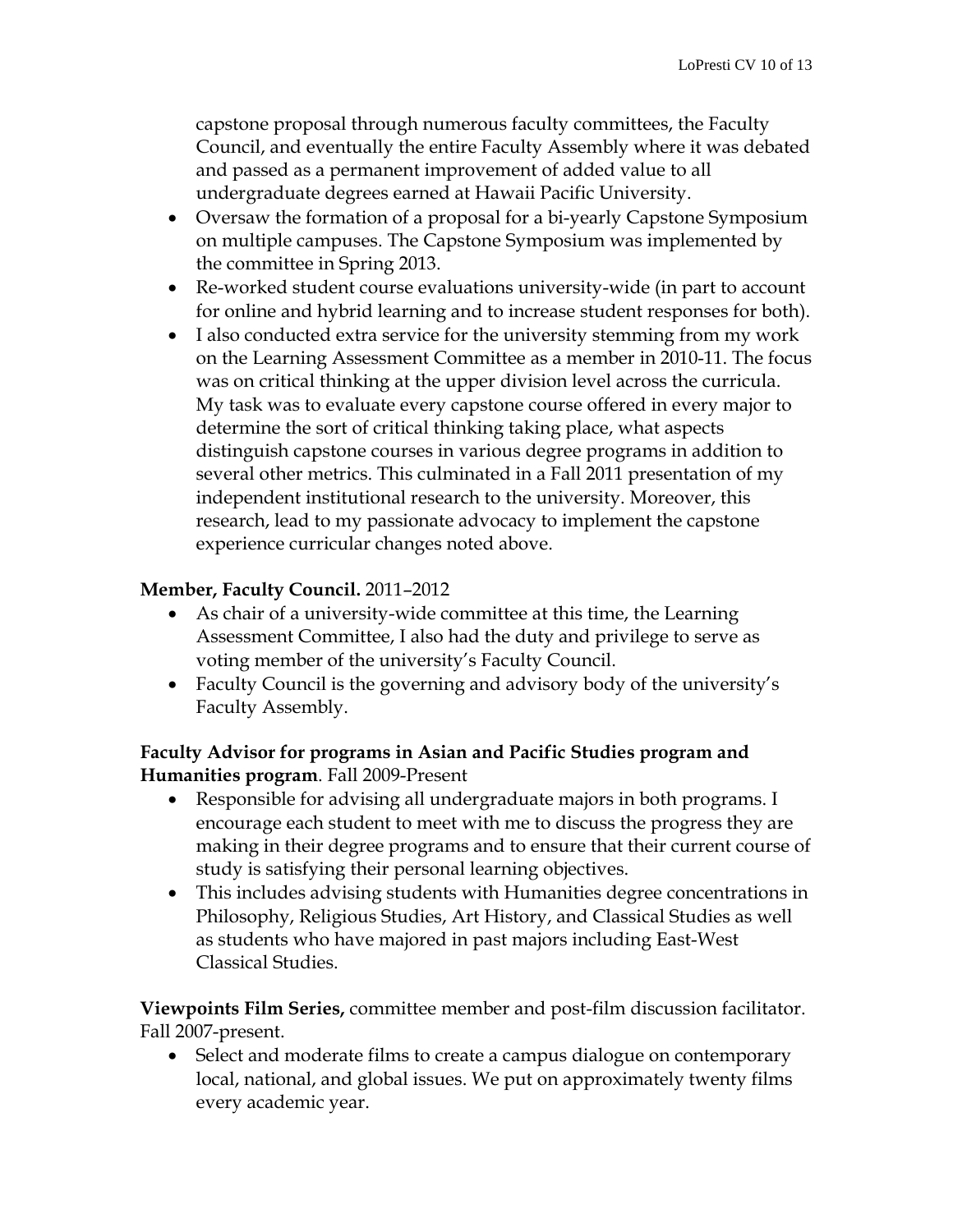Films moderated by me include: *Paradise Now* (2007), *God on Trial* (2009), *Consuming Kids* (2010), *Inside Job* (2011)*, Gasland* (2012), *The Invisible War* (2013).

**Debate Team**, Faculty Volunteer and Judge, Spring 2008-present.

**First-Year Seminar**, committee and faculty member (Intro. to World Philosophies; Great Books East and West), Fall 2008-2013.

#### **Chair & Founder, Distance Education Group**, Spring 2009-Fall 2010.

I lead a group of concerned faculty working to ensure quality in distance (online) education. Among our actions and accomplishments:

- Sponsored a successful resolution in Faculty Assembly to ask that the university administration institute a rigorous faculty mentorship program to properly train online instructors.
- Leading the way in reviewing the quality of online course offerings to ensure parity of quality between online and face-to-face education.
- Sponsored faculty roundtable for faculty who have taught online to discuss some of the pedagogical challenges that are encountered in online courses.

**Online course consultant and Quality Matters reviewer**, Spring 2010-Fall 2010.

- Evaluated online courses to improve quality of pedagogy, format, and student-student, instructor-student, and student-content engagement in an asynchronous learning environment.
- Reviewed the MBA and Management online degree programs.

### **Co-Founder and Co-Director, WEB CT Users Group.** Fall 2007- Spring 2008.

 Organized interdisciplinary workshops of and for faculty, staff, and administrators to discuss opportunities for technological and pedagogical solutions to the challenges of utilizing the Internet as either a primary or supplemental tool for college instruction.

#### **Liberal Arts Curriculum Committee**. 2007.

**Faculty Scholarship Day**, Session Chair. Spring 2007.

# **COMMUNITY SERVICE AS AN ACADEMIC**

**Judge,** *Debate on Drone Warfare*, a public debate sponsored by the Sea Warrior Debate Society in conjunction with the British National Debate Team and the University of Hawaii at Mānoa, Hawaii State Capitol Building, November 2012.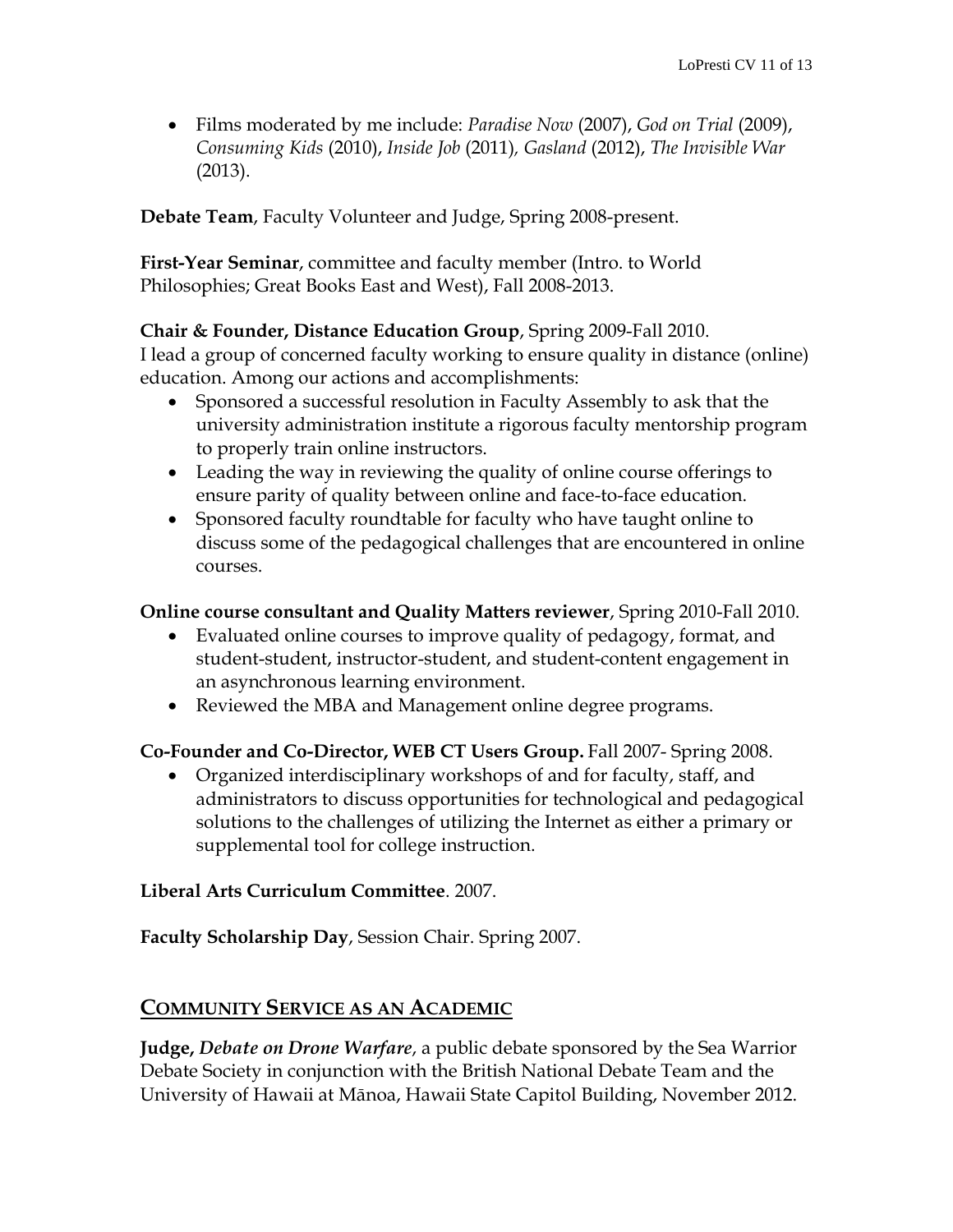• Fellow judges on panel included Hawaii Congresswoman Colleen Hanabusa, member of the United States House of Representatives Armed Services Committee.

#### **Guest Facilitator**, *Process Forum*. December 2010.

- A series of community discussion centered on the myriad relevancies of process thought to science, religion, art, poetry, and ecology.
- Forum is sponsored by the Lutheran Church of Honolulu.
- Subject in December 2010 was Deep Ecology and Process Thought.

**Panelist**, *Soldiers of Conscience*, discussed subject matter of a documentary film of U.S. military personnel, who have applied for conscientious objector status after serving tours of duty in Operation Iraqi Freedom. April 2010.

- An Army Lieutenant Colonel, an ROTC Army Cadet, a U.S. Army combat veteran cum conscientious objector, and a Catholic campus minister were the other panelists.
- Sponsored by Newman Catholic Center and Centurion's Guild.

### **Debater/Panelist,** *Personal Privacy, Surveillance, and Counter Terrorism Monitoring Systems*, a public debate sponsored by the Sea Warrior Debate Society, November 2009.

 Hawaii State Assistant Attorney General, Jarod Buna, was the opposing debater/panelist.

# **PROFESSIONAL AFFILIATIONS**

American Academy of Religion American Philosophical Association Center for Process Studies Society for Asian and Comparative Philosophy World History Association

# **COMMUNITY SERVICE**

**Vice-Chair, Executive Committee of the Sierra Club's Oahu Group**, elected 2011-2013, re-elected 2013-2015. The Sierra Club is "America's oldest, largest, and most influential grassroots environmental organization" and the Oahu Group is its local arm, serving over one-million people in a state with one of the most active environmentally conscious populations in the United States. In addition to my service as a regular board member on the Executive Committee my first term,